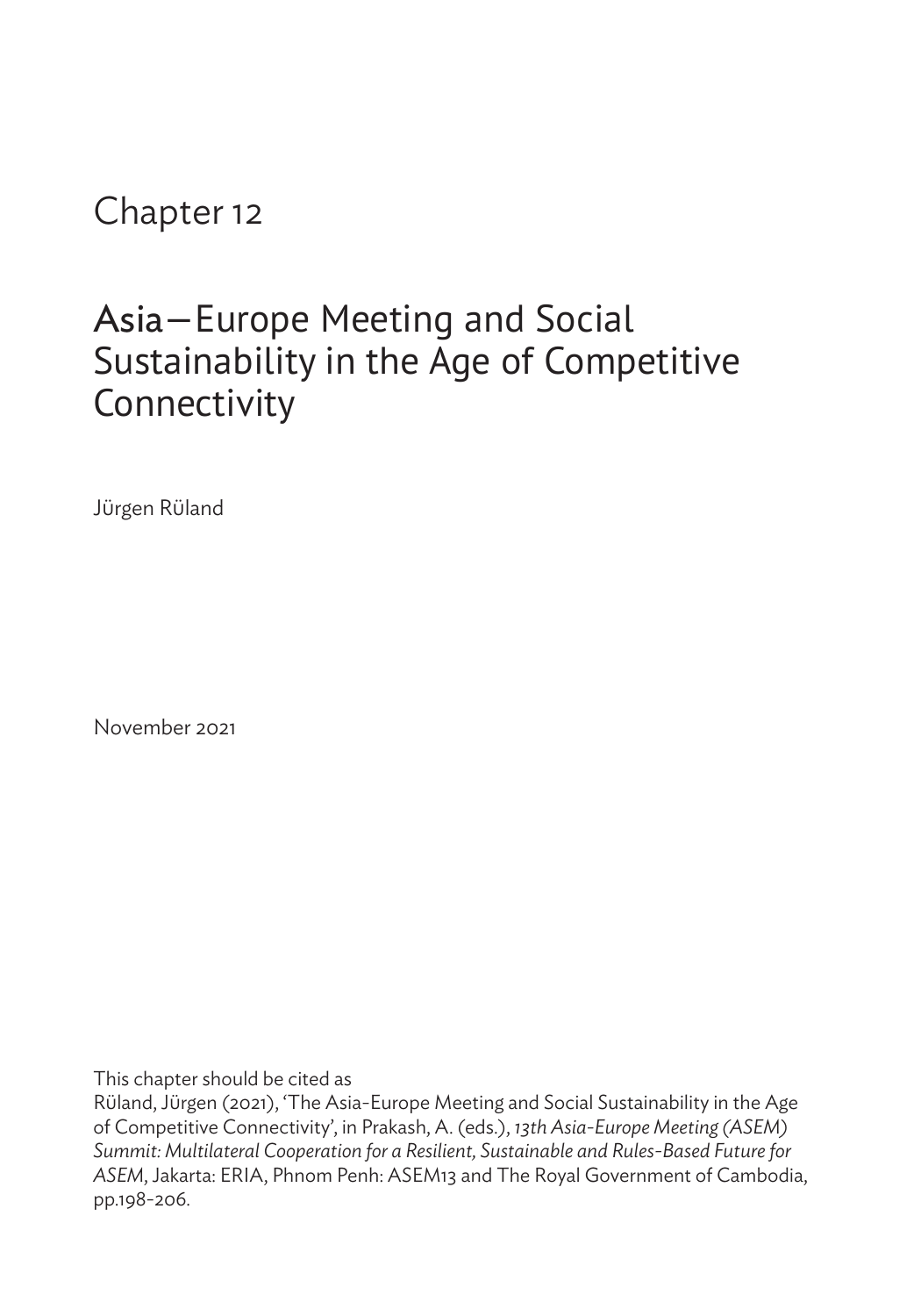# 12

# The Asia–Europe Meeting and Social Sustainability in the Age of Competitive Connectivity

#### JÜRGEN RÜLAND

#### **Introduction**

For nearly a decade, connectivity has been the buzzword in the struggle to overcome poverty and underdevelopment in Asia and other parts of the Global South. Whilst connectivity is a broad concept covering physical infrastructure, institutional networks, and people-to-people interactions, most governments prioritise the infrastructure component focusing on the development of seaports and airports, roads, railways, and energy facilities as a prerequisite for sustained economic growth. This perspective responds to projections of the Asian Development Bank (ADB), suggesting that, for the 2016–2030 period, developing Asia needs infrastructure investments amounting to US\$1.7 trillion annually to graduate from least developed country status or evade the middle-income trap (ADB, 2016).

With its 2010 Master Plan on ASEAN Connectivity, $^1$  amended in 2016, $^2$  the Association of Southeast Asian Nations (ASEAN) spearheaded Asian infrastructure modernisation. Yet it was the announcement of the gigantic Chinese Belt and Road Initiative (BRI) in 2013 that catapulted connectivity into the public limelight. The BRI is a US\$1 trillion long-term strategy connecting China and Europe by a series of land-based infrastructure corridors, maritime links, and, quite recently, a polar route.

The Chinese initiative was followed by Japan's Partnership for Quality Infrastructure in 2015. Other Asian countries including India, the Republic of Korea, Thailand, and Malaysia have also stepped up their infrastructure activities in the region. Early in 2015, the Asia-Pacific Economic Cooperation<sup>3</sup> presented a connectivity blueprint and, as latecomers, in 2018, the European Union<sup>4</sup> and the United States<sup>5</sup> also entered the race

<sup>1</sup> Available at https://cil.nus.edu.sg/wp-content/uploads/formidable/18/2010-Master-Plan-on-ASEAN-Connectivity.pdf (accessed 26 June 2020).

<sup>2</sup> Available at https://asean.org/storage/2016/09/Master-Plan-on-ASEAN-Connectivity-20251.pdf (accessed 26 June 2020).

<sup>3</sup> Available at http://publications.apec.org/Publications/2015/01/APEC-Connectivity-Blueprint (accessed 21 June 2020).

Based on the strategy paper 'Connecting Europe and Asia - Building Blocks for an EU Strategy', 19 Sept 2018.

<sup>5</sup> Facilitated by the 'Better Utilization of Investment Leading to Development' (or BUILD Act) passed by the US Congress, 5 October 2018.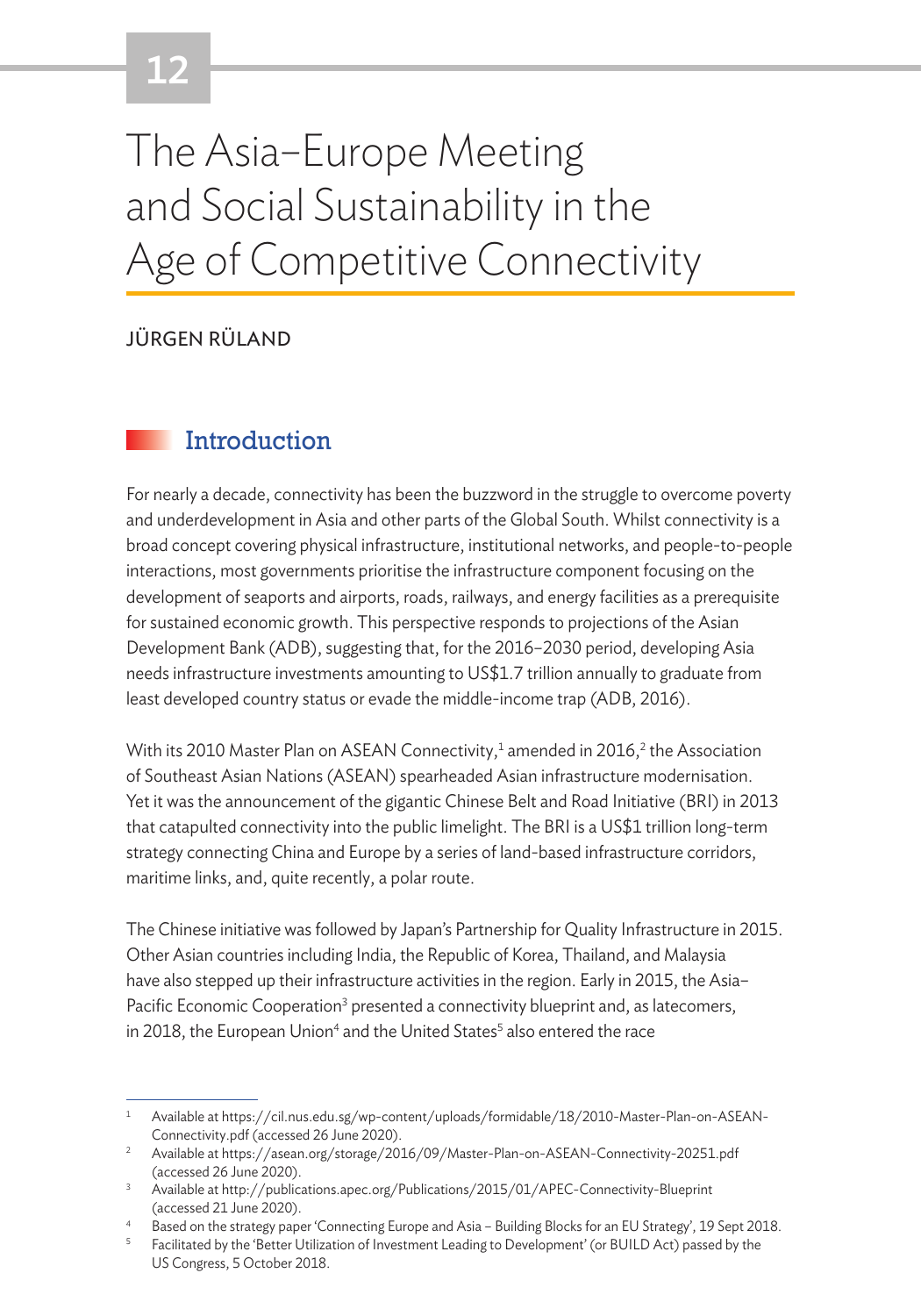for infrastructure development. Whilst all these schemes correctly assume that infrastructure is a key prerequisite for economic growth, connectivity – although denied by protagonists – became entangled with the intensifying geopolitical competition in the Indo-Pacific region.<sup>6</sup> As geopolitical competition requires donors to provide infrastructure as fast and economical as possible, it has raised sustainability questions amongst analysts.

Commensurate with the BRI's westward orientation, connectivity unsurprisingly also became a major theme of the Asia–Europe Meeting (ASEM), an interregional dialogue forum convening in summit format biennially since 1996 (Rüland, 1996). Following the tenth ASEM Summit in 2014 in Milano, Italy, the chair statements devoted increasing space to connectivity (Gaens, 2019). The subsequent 2016 summit in Ulaanbaatar, Mongolia even made connectivity its overarching theme.<sup>7</sup> Since then, in the light of an increased international focus on the seemingly inadequate financial, economic, environmental, and social sustainability of many newly launched infrastructure projects, $^8$  the delivery of sustainable connectivity has become a major concern for ASEM decision makers, an objective highlighted in mantra-like style in virtually every ASEM document. Sustainable connectivity is thereby portrayed as a concept closely associated with the Sustainable Development Goals, the developmental agenda adopted by the United Nations General Assembly in 2015 after the expiry of the international community's predecessor programme, the Millennium Development Goals.<sup>9</sup>

A closer look at the Eurasian project reality on the ground suggests that the commitment to provide sustainable infrastructure is still more rhetoric than substance. Whilst increasing criticism of infrastructure projects and other connectivity schemes seems to have sharpened attention for economic, financial, and environmental sustainability, this is less the case for the projects' social implications. Development is socially sustainable if it is inclusive, equitable, fair, diverse, transparent, and providing a good quality of life through household incomes substantially above the poverty threshold as well as affordable and accessible public services. Many infrastructure projects do not yet meet this definition and are thus surrounded by serious controversies. This paper analyses this crucial facet of sustainability and provides thoughts on how ASEM can improve the social sustainability of Eurasian infrastructure projects.

The paper is organised as follows: After this introduction, the next section highlights familiar social sustainability problems characteristic for Eurasian infrastructure projects.

<sup>6</sup> The Singaporean *Business Times* designated the infrastructure competition between China and Japan in the Mekong region as 'developmental war'. See *The Business Times*, 6 July 2015. See also *East Asia Forum*, 14 July 2013, 23 November 2018, 15 September 2019; *The Diplomat*, 30 January 2019.

<sup>7</sup> The summit was held under the motto '20 Years of ASEM: Partnership for the Future through Connectivity'.

<sup>8</sup> See *The Business Times* (Singapore), 23 December 2016, 6 May 2020.

<sup>9</sup> *The Jakarta Post*, 22 October 2018; *Nikkei Asian Review*, 16 May 2019. See also the G7 Ise–Shima Principles for Quality Infrastructure, https://www.mofa.go.jp/files/000196472.pdf (accessed 21 June 2020).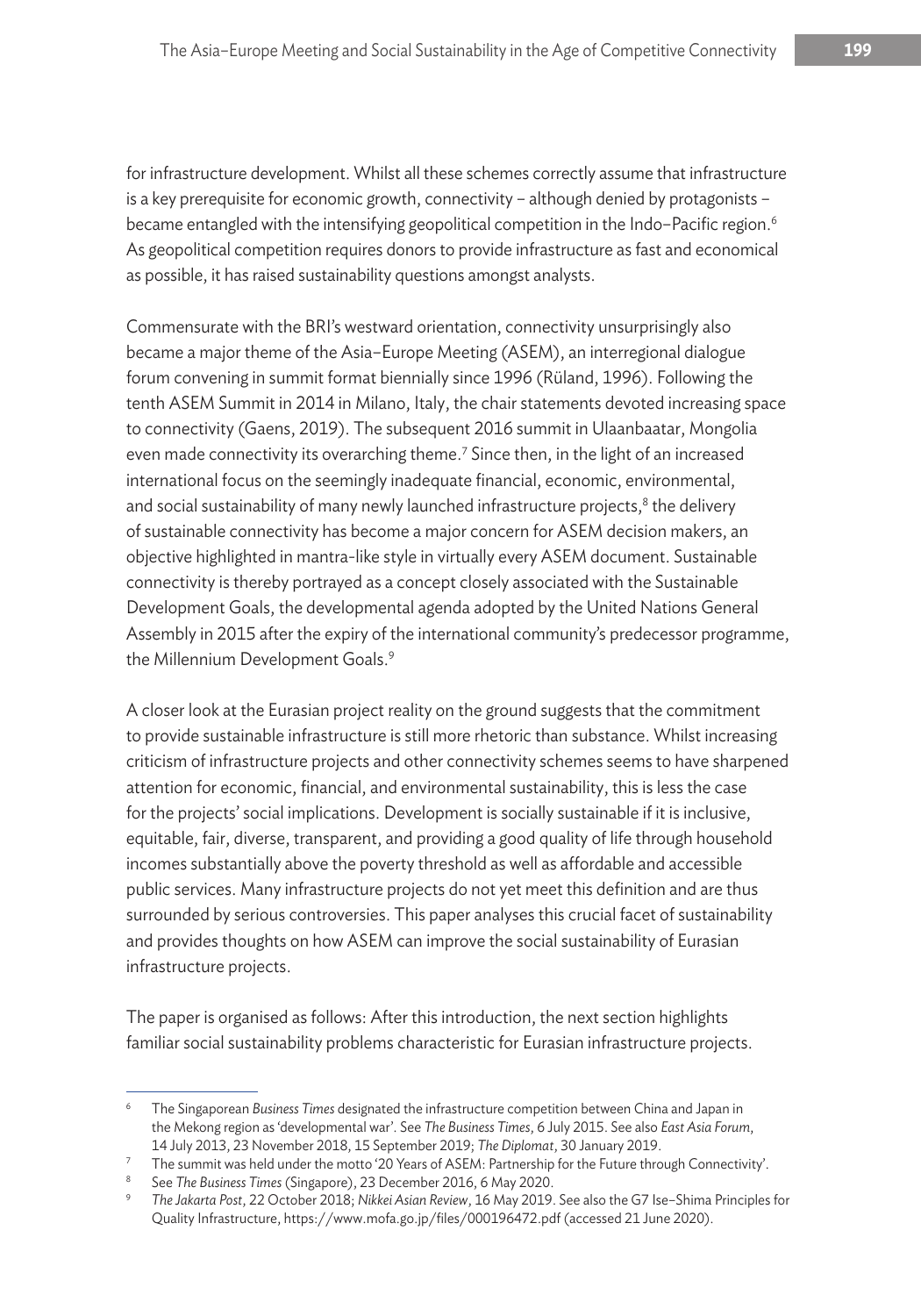The third section suggests inputs on how ASEM could contribute to overcome these shortcomings. The last section concludes the paper and highlights the need for reframing infrastructure planning towards greater environmental and social sustainability.

### The Social Costs of Competitive Connectivity

Large infrastructure projects have always been risk-prone in terms of technical quality, life cycles, costs, and environmental and social sustainability. Yet despite a 6-decade global wealth of experience in infrastructure development, the social dimension of projects often continues to be relegated to a subordinate priority by governments, investors, and contractors. Michael Cernea, a former World Bank expert and dean of resettlement studies, thus estimates that globally in the 2011–2020 period infrastructure projects are or will be forcibly displacing more than 200 million people (Cernea and Maldonado,  $2018$ ).<sup>10</sup> The largest number of them – some 80 million according to the Internal Displacement Monitoring Centre (2017) – have been victims of hydropower projects. As a much-cited study by Richter et al. (2010) shows, an even far greater number of people living in downstream areas – nearly 500 million based on conservative calculations – are additionally exposed to the adverse social effects of dams.

The deficient social sustainability in the current Eurasian infrastructure boom is thus not without coincidence. Even incomplete appraisals suggest that hundreds of thousands are affected or threatened by involuntary displacement in the wake of large-scale infrastructure projects in the Eurasian region. For the Lao PDR alone, a small country of 7 million, reports estimate that more than 110,000 people have been relocated in the past years due to dam  $construction.<sup>11</sup>$ 

One of the main problems associated with large-scale infrastructure projects is their enormous demand for land. The water reservoir of dams often covers hundreds, if not thousands, of square kilometres, but also special economic zones (SEZs) require large swaths of land. Land acquisition is also pivotal for new power plants, power transmission facilities, gas pipelines, roads, railways, and port and airport modernisation. Project implementers thus acquire and sometimes even confiscate the required land and relocate the people living on it (Mark and Zhang, 2017).<sup>12</sup> Yet resettlement and compensation for the loss of assets and livelihood are the most complex and sensitive components of infrastructure projects.

<sup>10</sup> *Mongabay*, 20 August 2018. Other estimates such as the one by the Internal Displacement Monitoring Centre (2017) are even higher, amounting to up to 300 million people or 10 million to 15 million per annum.

<sup>11</sup> *Mongabay*, 13 January 2017.

<sup>12</sup> See, inter alia, *The Bangkok Post*, 24 November 2014; *Mekong Eye*, 16 March 2017; *The Nation*, 13 July 2017; *Focus Global South*, 27 April 2019; *Frontier Myanmar*, 2 April 2020.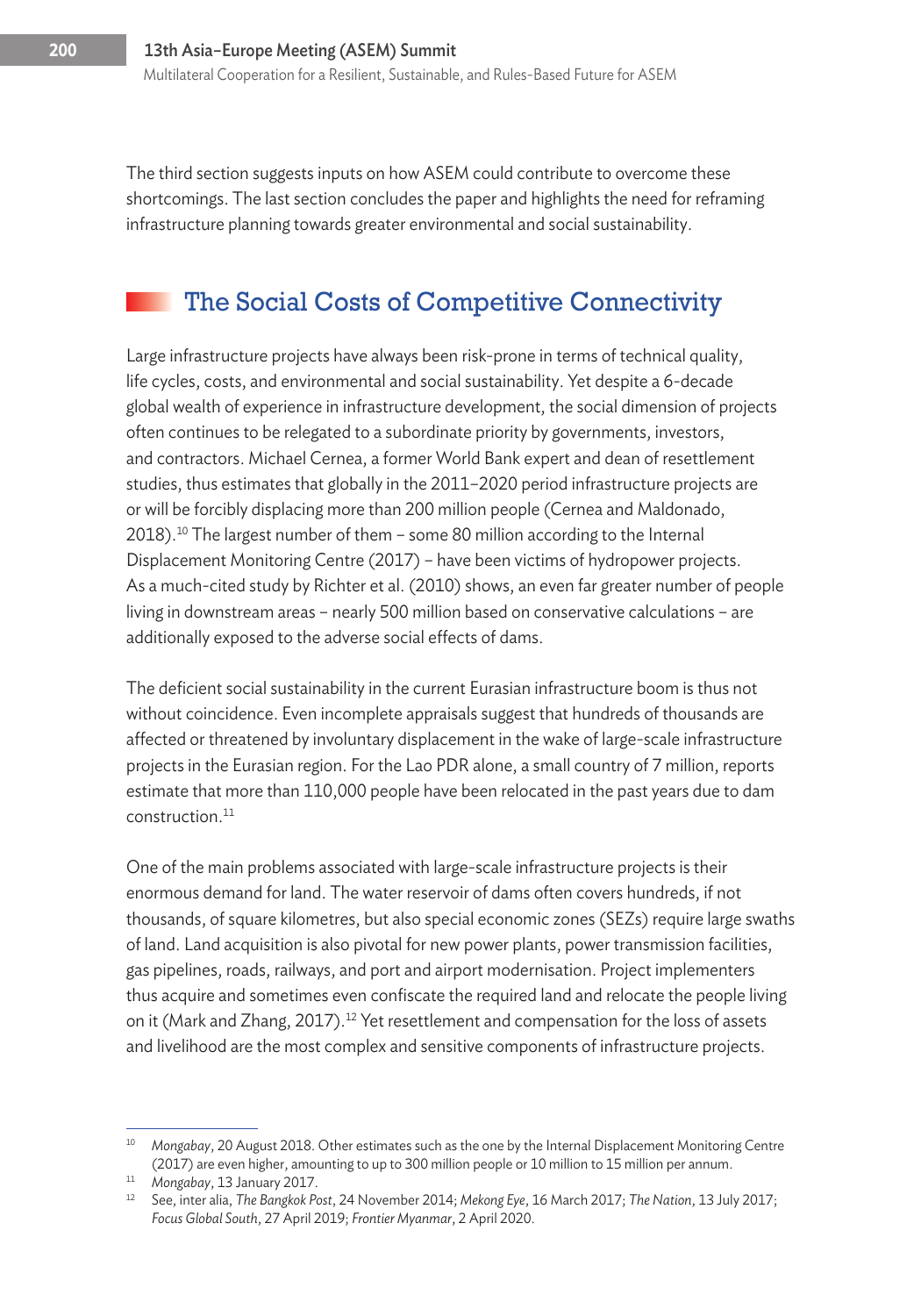Careful socio-economic baseline and cadastral surveys are required at the outset of the projects for resettlement and compensation but are often conducted in great hurry, are delayed, or even entirely missing. Project governance and transparency become a frequent casualty (Rüland, 2019). Although often celebrated as success stories, even the World Bank–financed Nam Tuen 2 Dam in the Lao PDR or the Thilawa special economic zone near Yangon, Myanmar has struggled with displacement issues (EarthRights International, 2014).<sup>13</sup>

Resettlement usually triggers a host of follow-up problems. Frequently, the resettlement site is far from the original residence and not suitable for agriculture and fisheries, or for alternative employment and livelihood projects (DDA, 2014; Thame, 2017). Resettlement is also followed by the disruption of once tightly knit social fabrics, which protect villagers in times of crisis. Such crises occur when resettled households have to contend with declining incomes, on the one hand, and surging costs of living, on the other: for food, agricultural inputs, transportation, housing, education, water supply, and health services (Yee, 2005). Migration to urban centres then becomes an inevitable choice. In the slums and informal settlements where relocatees eventually find shelter, they continue to live under the threat of forced eviction due to urban renewal activities, transforming them into social quicksand.14 In general, it is the poorest and most vulnerable segments of the population – peasants, fisherfolk, the urban poor, the elderly, women, children, and indigenous people – who carry the brunt of the social burdens induced by infrastructure modernisation. Infrastructure development which relegates a sizeable segment of the population to modernisation without prospects for a marked improvement of their living conditions is an unacceptable waste of human resources.

#### How to Make Competitive Connectivity Socially Sustainable?

As highlighted at the outset of this paper, infrastructure can be a significant prerequisite for economic growth, poverty alleviation, and inclusive socioeconomic development. However, infrastructure modernisation only lives up to these expectations if projects are meticulously planned and implemented and safeguards and mitigation measures for the socially weak, marginalized, disadvantaged, and otherwise vulnerable groups are taken seriously and not sacrificed on the altar of geopolitical competition. As ASEM is a forum where traditional (Western) donor countries of the Organisation for Economic Co-operation and Development and newly emerging (Asian) economies providing infrastructure meet,

<sup>13</sup> *M2 Presswire,* 6 June 2007; *Irrawaddy*, 17 November 2017; *Global English*, 23 June 2018; *Thai News Service*, 28 October 2019; *Frontier Myanmar*, 2 April 2020.

<sup>14</sup> *Irrawaddy*, 17 November 2017.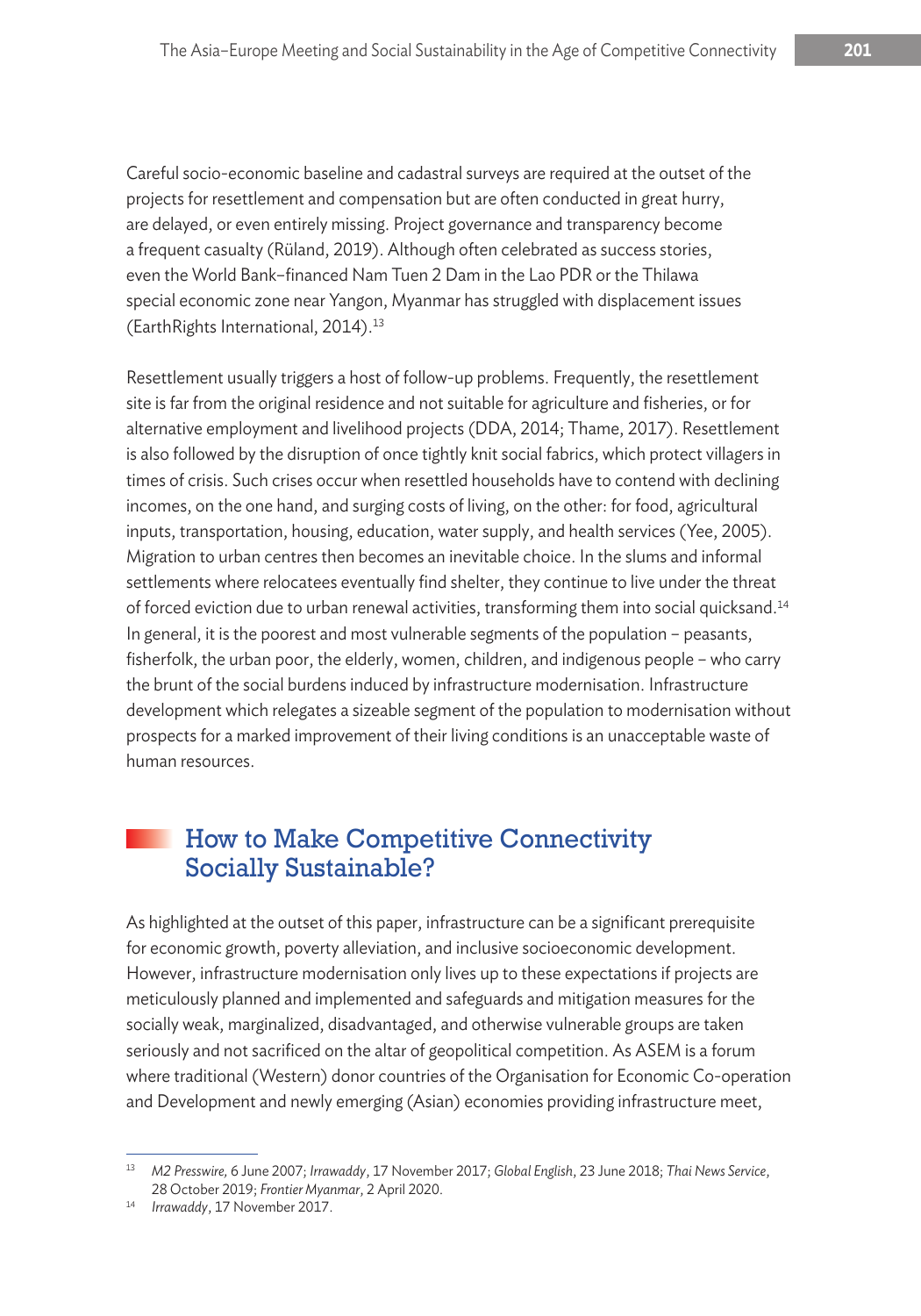it is well positioned to bring together the wealth of experiences of established donors and the dynamism of new actors for the sake of socially sustainable infrastructure benefiting the forum's members. For this purpose, this section proposes a catalogue of measures intent to strengthen the social sustainability of infrastructure in ASEM countries.

- (i) Although ASEM has defined sustainable connectivity,<sup>15</sup> the social dimension remains hazy. ASEM Partners should thus pass a framework declaration concretising the meaning of socially sustainable infrastructure. Principle 3 of the G7's Ise-Shima principles for quality infrastructure would be a good point of departure. Details can be appropriated from the safeguard and mitigation regulations of multilateral development banks including the World Bank and ADB or international organisations such as the World Commission on Dams (Okano-Heijmans et al., 2018; Okano-Heijmans et al., 2018). These organisations define infrastructure as socially sustainable if nobody is left behind.
- (ii) The ASEM framework for socially sustainable infrastructure must include the issues of resettlement and livelihood of people affected by infrastructure projects. It should state that involuntary displacement must be limited to an absolute minimum. Where unavoidable, it should be in line with international standards which define resettlement as *development projects,* implying that relocated households must become *project beneficiaries*. This means that they receive fair and timely compensation for their loss of assets and livelihood based on *current* market values. Compensation must include households with a legal land title, *bona fide* landowners and tenants. In the process, their standard of living must be *rising* as a result of improved livelihood, better access to affordable public services, and participatory project management (Clark 2000, 2002; Cernea, 2008; Wade, 2011; Mathur, 2013; Perera, 2014; World Bank and UNCTAD, 2018).
- (iii) The framework must specifically address hydropower and coal-based power generation projects – popular amongst investors in developing countries – for their high social and environmental costs (Minh et al., 2016; Eyler and Weatherby, 2019). It must make project financiers aware of the urban bias that many of these projects entail and which needs to be tackled (Siciliano et al., 2015).
- (iv) It should also address the need for transparency and credible consultation with stakeholders and highlight the dangers for social sustainability that emerge if quick project completion is prioritised over careful planning (Ministry of Foreign Affairs, 2017; Mao and Müller, 2020). The framework declaration should further include a recommendation for investors to install independent inspection panels – as multilateral organisations including the World Bank and ADB have done.

<sup>15</sup> See 'Definition of ASEM Connectivity', https://composite-indicators.jrc.ec.europa.eu/asem-sustainableconnectivity/about (accessed 21 June 2020).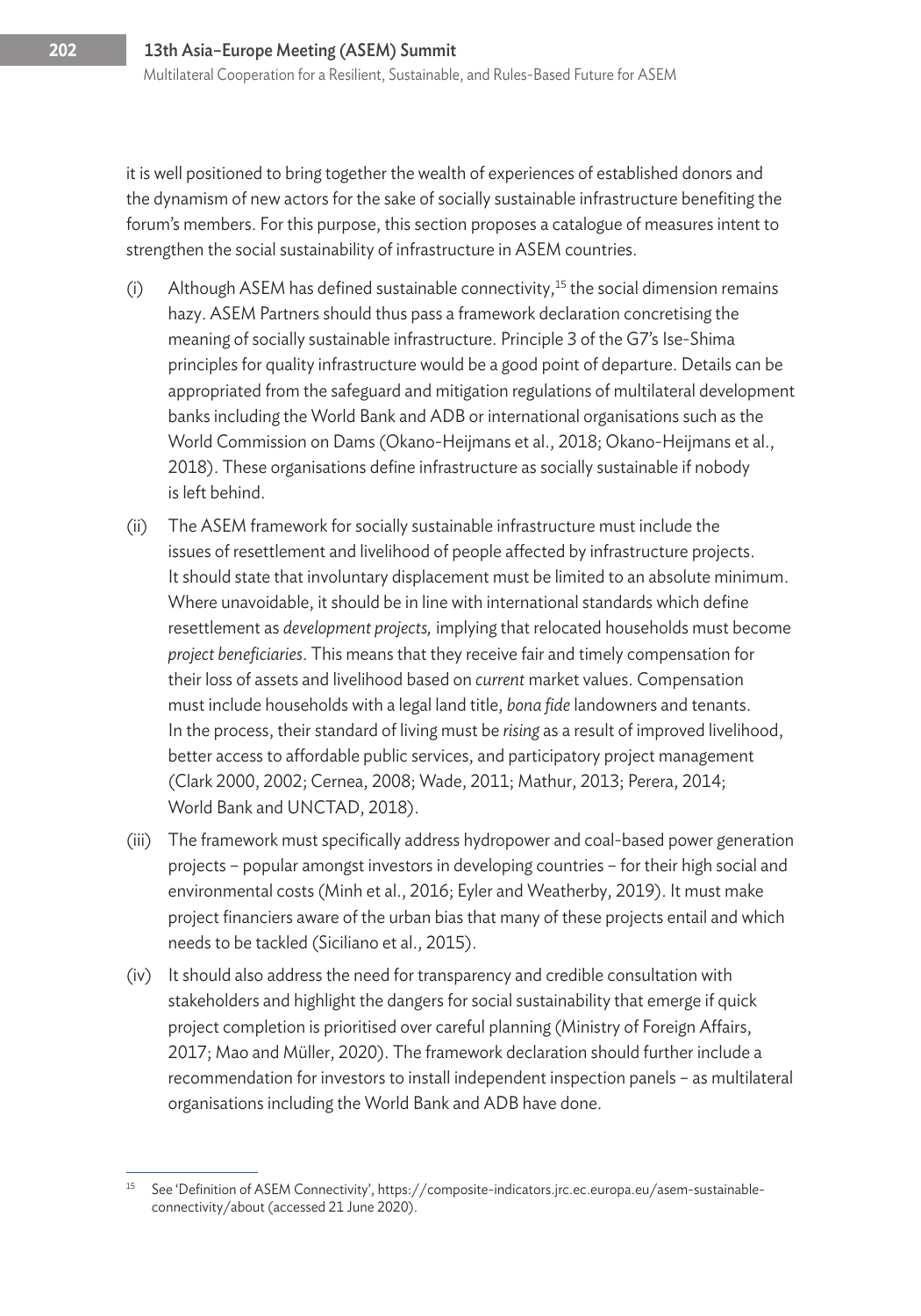- (v) The framework declaration should encourage infrastructure providers (in case they have not done it yet) to develop a rigorous and independent performance evaluation system like that of many established bilateral donors and multilateral development agencies. The evaluation system should include indicators that examine as to what extent projects not only accomplish their economic objectives but also comply with international social and environmental standards.
- (vi) The ASEM platform can potentially mitigate competition by endorsing the compatibility of the ongoing connectivity schemes. It could promote dialogue on procedures, regulations, and standards that help improve the social sustainability record of Eurasian infrastructure projects. The Asia–Europe Foundation could become such a conduit for improving the knowledge on the social pitfalls of infrastructure projects. Other options are capacity building and training centres such as the one established by the Asian Institute of Technology in Viet Nam.<sup>16</sup>
- (vii) ASEM should initiate dialogue amongst donors for greater cooperation in and coordination of infrastructure projects. Whilst creating synergies, this will reduce competition, limit wasteful overlaps, and preserve project quality (Broer, 2018; Rüland and Michael, 2019). The people must be the ultimate beneficiaries of such cooperation.
- (viii) The development of ASEM connectivity indicators is in principle a welcome initiative. However, the tool must be overhauled by conceptualising indicators that quantify the social and environmental damages of infrastructure projects. $17$

#### **Conclusion**

The current Eurasian infrastructure boom is welcome as a powerful developmental stimulus. This holds particularly true for post–COVID 19 efforts to kick-start economic recovery. Similarly, it provides opportunities for reframing infrastructure planning towards greater environmental and social sustainability.<sup>18</sup> Yet there is no need for infrastructure development to reinvent the wheel. It suffices to activate institutional memory and take note of the wealth of lessons and best practices generated by more than 6 decades of infrastructure development in countries of the Global South. These experiences are well documented and have been translated into safeguard and mitigation measures by multilateral and bilateral infrastructure providers with a long track record in the field.

<sup>&</sup>lt;sup>16</sup> *Thai News Service,* 10 April 2013 and 28 October 2019; *TendersInfo,* 3 April 2015.<br><sup>17</sup> See ASEM Sustainable Connectivity Portal, https://composite-indicators.jrc.ec.europa.eu/asem-sustainableconnectivity/ (accessed 21 June 2020).

<sup>18</sup> See, based on a study of the Singapore Institute of International Affairs, *The Business Times* (Singapore), 6 May 2020.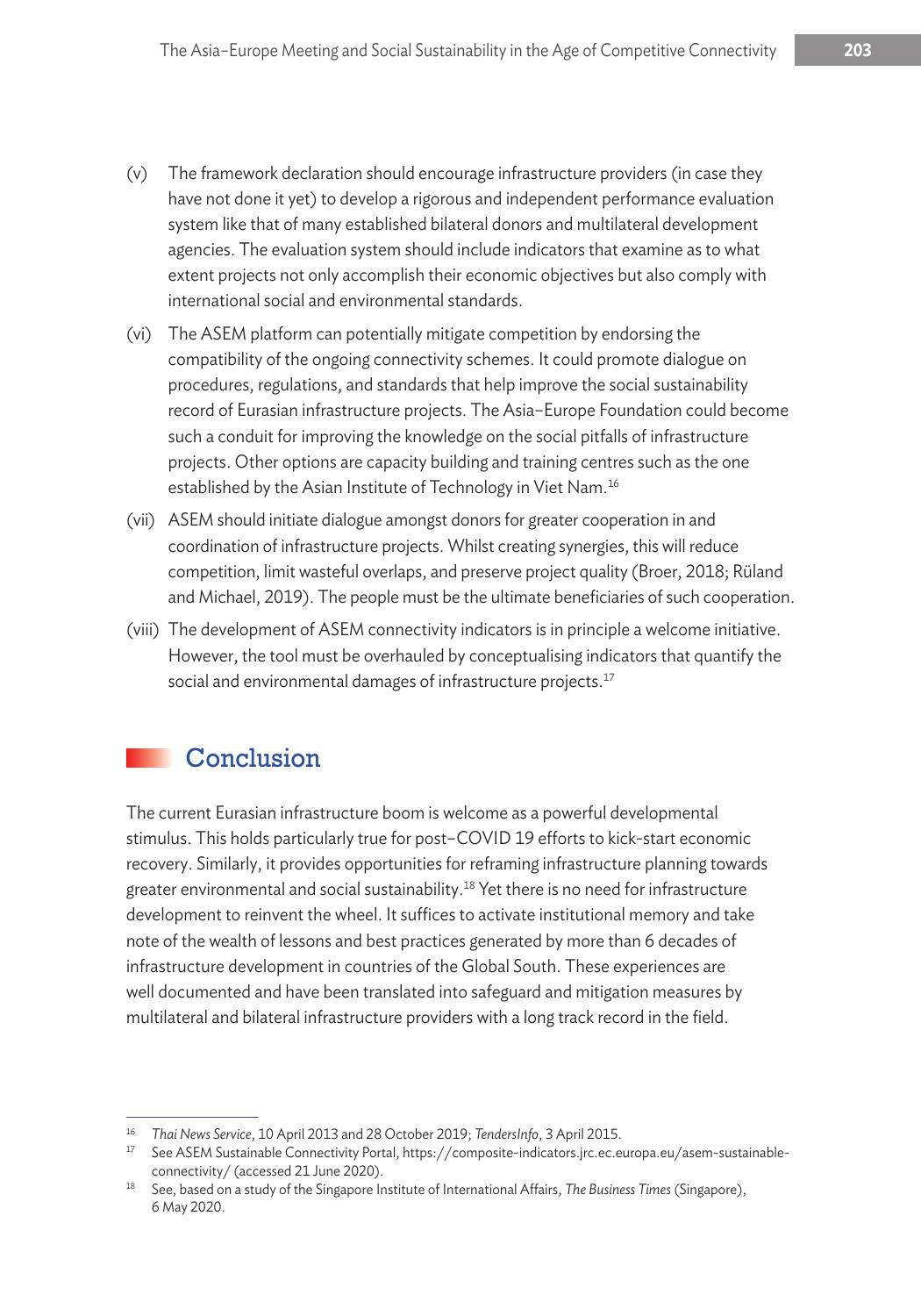The ASEM summit in Cambodia in 2021 should take a meaningful note of the need for social sustainability in infrastructure projects. ASEM's contribution to connectivity will be strengthened if it brings forth a framework for socially sustainable infrastructure along with follow-up mechanisms through its connectivity platforms and activities.

## REFERENCES

Asian Development Bank (ADB) (2016), *Meeting Asia's Infrastructure Needs*. Mandaluyong: ADB.

Broer, B. (2018), 'The EU's Connectivity Strategy: An Answer to China's Belt and Road Initiative?', 21 September 2018, Brussels: EU–Asia Centre, http://www.euasiacentre.eu/ pub\_details.php?pub\_id=245 (accessed 8 April 2020).

Cernea, M. (2008), 'Compensation and Benefit Sharing: Why Resettlement Policies and Practices Must Be Reformed', *Water Science and Engineering,* 1(1), pp. 89–120.

Cernea, M.M. and J.K. Maldonado (2018), *Challenging the Prevailing Paradigm of Displacement and Resettlement. Risks, Impoverishment, Legacies, Solutions.* London: Routledge.

Clark, D. (2000), 'Resettlement: The World Bank's Assault on the Poor', Washington, DC: Center for International Environmental Law, https://www.ciel.org/reports/resettlementthe-world-banks-assault-on-the-poor-may-2000-clark-edited-by-carothers-4/ (accessed 29 May 2020).

Clark, D. (2002), 'An Overview of Revisions to the World Bank Resettlement Policy', 12 September 2002, http://www.mcrg.ac.in/dana.htm (accessed 11 April 2020).

Dawei Development Association (DDA) (2014), *Voices from the Ground: Concerns Over the Dawei Special Economic Zone and Related Projects*. Dawei: DDA.

EarthRights International (2014), 'Analysis of the Environmental Impact Assessment for Phase I of the Thilawa Special Economic Zone Project in Myanmar', https://earthrights.org/ publication/analysis-of-eia-for-phase-i-of-thilawa-sez/ (accessed 29 May 2020).

Eyler, B. and C. Weatherby (2019), *Letters from the Mekong. Towards a Sustainable Water-Energy-Food Future in Cambodia*. Washington, DC: Stimson Center.

Gaens, B. (2019), 'The EU–Asia Connectivity Strategy and Its Impact on Asia–Europe Relations', https://www.fiia.fi/en/publication/the-eu-asia-connectivity-strategy-and-itsimpact-on-asia-europe-relations (accessed 29 May 2020).

Internal Displacement Monitoring Center (2017), 'Dams and Displacement. An Introduction', https://www.internal-displacement.org/sites/default/files/publications/ documents/20170411-idmc-intro-dam-case-study.pdf (accessed 29 May 2020).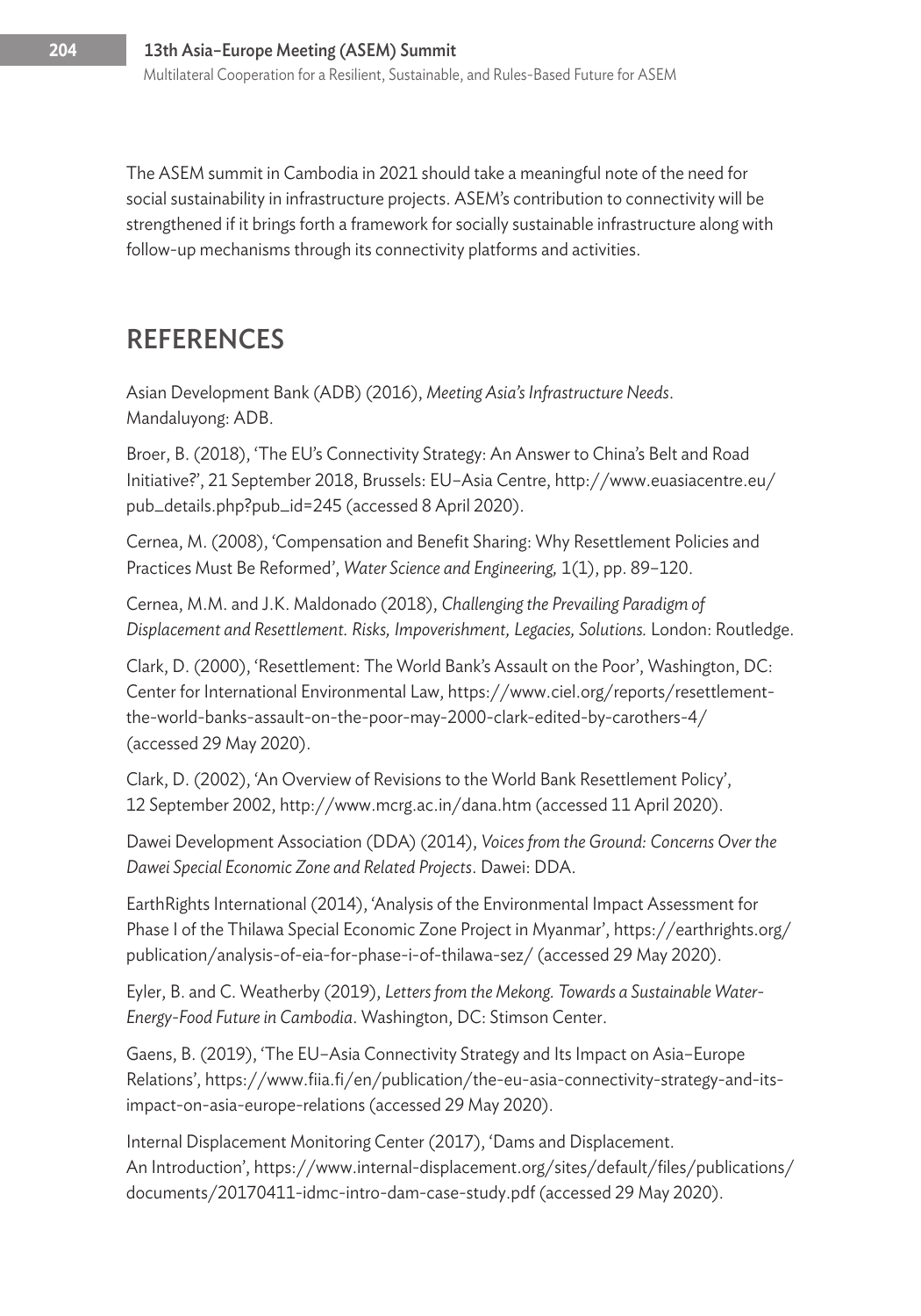Koplitz, S.N., D.J. Jacob, M.P. Sulprizio, L. Myllyvirta, and C. Reid (2017), 'Burden of Disease from Rising Coal-Fired Power Plant Emissions in Southeast Asia', *Environmental Science & Technology,* 51, pp. 1467–176.

Mao, C. and L.M. Müller (2020), 'Learning from the Competition: China's, Japan's and the EU's Infrastructure Connectivity Rule Setting in Asia', *Occasional Paper Series* No. 45, Freiburg: Southeast Asia Program, University of Freiburg, http://www.southeastasianstudies.unifreiburg.de/publications-1/occasional-paper-series-southeast-asian-studies-at-freiburg (accessed 20 June 2020).

Mark, S.S. and Y. Zhang (2017), 'From Impediment to Adaptation: Chinese Investments in Myanmar's New Regulatory Environment', *Journal of Current Southeast Asian Affairs,* 36(2), pp. 71–100.

Mathur, H.M. (2013), *Displacement and Resettlements in India: The Human Cost of Development*. Oxford and New York: Routledge.

Minh, H.D., T. Ha, N.N. Hong, and A.N.T. Hoang (2016), *Synthesis Report on Socioenvironmental Impacts of Coal and Coal-fired Power Plants in Vietnam.* Ha Noi: Vietnam Sustainable Energy Alliance.

Ministry of Foreign Affairs of Japan (2017), White Paper on Development Cooperation 2017: Japan's International Cooperation. Tokyo.

Okano-Heijmans, M., W. Zweers, and B. Dekker (2018), 'ASEM Must Prove its Worth by Managing Connectivity Conflict', op-ed, 17 October 2018, The Hague: Clingendael, https://www.clingendael.org/publication/asem-must-prove-its-worth-managingconnectivity-conflict (accessed 29 May 2020).

Okano-Heijmans, M., W. Zweers, and A. Prakash (2018), *ASEM Connectivity Inventory*, The Hague and Jakarta: Clingendael and Economic Research Institute for ASEAN and East Asia.

Perera, J. (ed.) (2014). *Lose to Gain. Is Involuntary Resettlement a Development Opportunity?* Mandaluyong: Asian Development Bank.

Richter, B., S. Postel, C. Revenga, T. Scudder, B. Lehner, A. Churchill, and M. Chow (2010), 'Lost in Development's Shadow: The Downstream Human Consequences of Dams', *Water Alternatives,* 3(2), pp. 14–42.

Rüland, J. (1996), *The Asia–Europe Meeting (ASEM): Towards a New Euro–Asian Relationship?* Rostock: Rostocker Informationen zu Politik und Verwaltung, Heft 5.

Rüland, J. (2019), 'Old Wine in New Bottles? How Competitive Connectivity Revitalises an Obsolete Development Agenda in Asia', *Journal of Contemporary Asia,* Online first: doi.org/1 0.1080/00472336.2019.1705878.